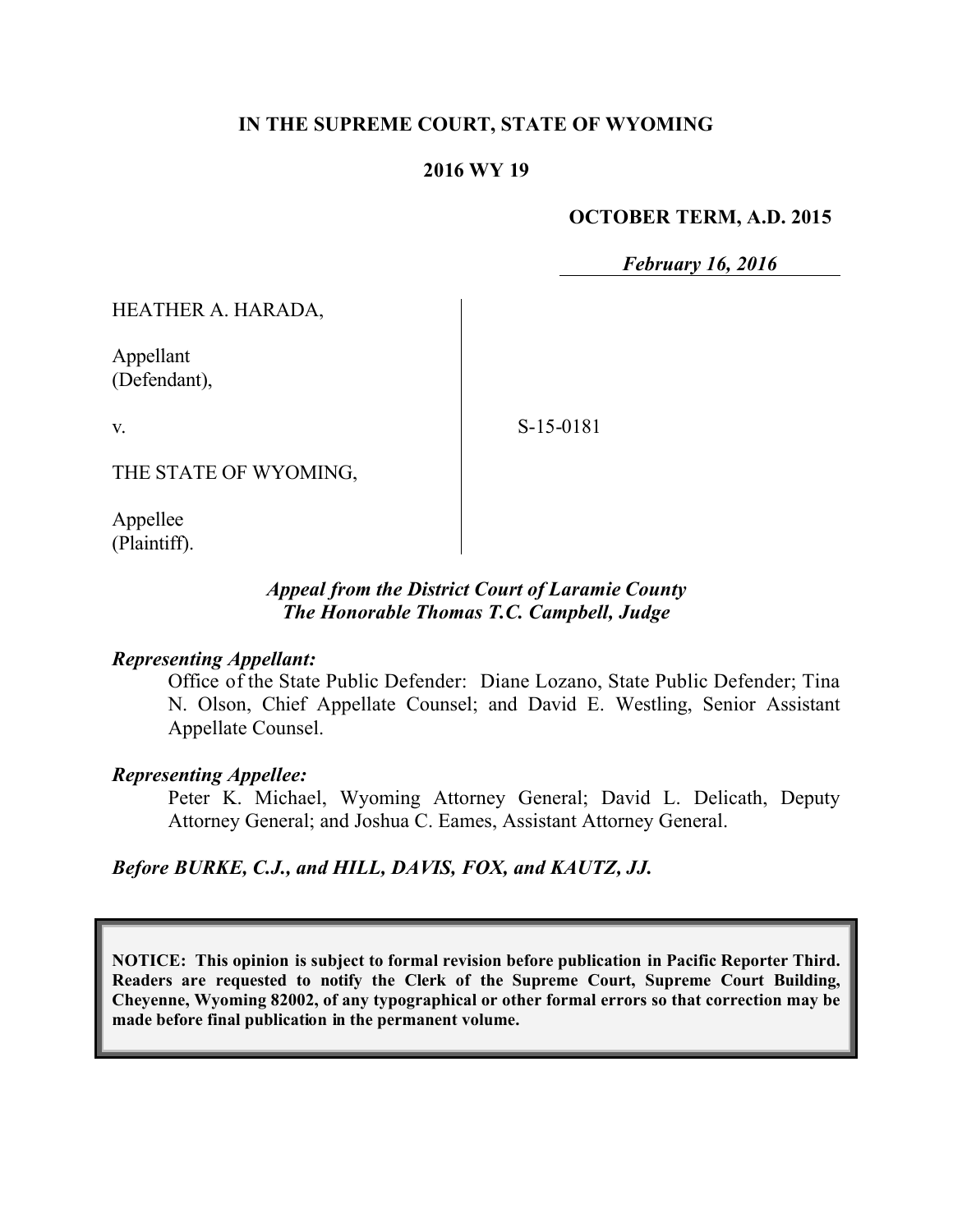### **HILL,** Justice.

[¶1] Heather Harada pled guilty to third degree sexual assault in exchange for a deferred prosecution and five years of probation. After Ms. Harada had served close to four years of probation, the district court entered an order modifying the terms of her probation to require that she submit to and pay for a psychosexual evaluation. Ms. Harada appeals that order claiming that there was no change of circumstances, rehabilitation benefit, or community protection interest to justify modifying the probation order and the district court therefore abused its discretion in ordering the modification. We affirm.

### **ISSUE**

[¶2] Ms. Harada presents a single issue for our review:

I. Did the district court abuse its discretion by modifying its prior order without any evidence, specifically including a change of circumstances, a benefit to rehabilitation or protection of the community?

# **FACTS**

[¶3] In February 2010, while Ms. Harada was an employee of Cheyenne Transitional Center, a community correctional facility, she had a sexual relationship with an inmate at the facility. On January 7, 2011, the State filed an information charging Ms. Harada with one count of second degree sexual assault, in violation of Wyo. Stat. Ann. § 6-2- 303(a)(vii), which prohibits a correctional employee from having a sexual relationship with an inmate. On May 6, 2011, the State and Ms. Harada entered into a plea agreement pursuant to which Ms. Harada agreed to plead guilty to a reduced charge of third degree sexual assault in exchange for a deferred prosecution and a five-year supervised probation. The plea agreement specified:

> AS A RESULT of the Defendant's plea(s) to the above Count(s), the Defendant and the State agree that the Defendant's plea of guilty shall not be entered and that the Defendant shall be afforded first offender treatment pursuant to W.S. 7-13-301, providing that the Defendant is statutorily eligible, obeys all bond conditions and other conditions hereinafter. The recommendation regarding probation shall be for a five (5) year supervised probation with terms in accord with the P.S.R. [Presentence Report] in this matter.

[¶4] On July 1, 2011, a Presentence Report prepared and signed by a Department of Corrections Probation/Parole Agent was submitted to the district court. The report stated: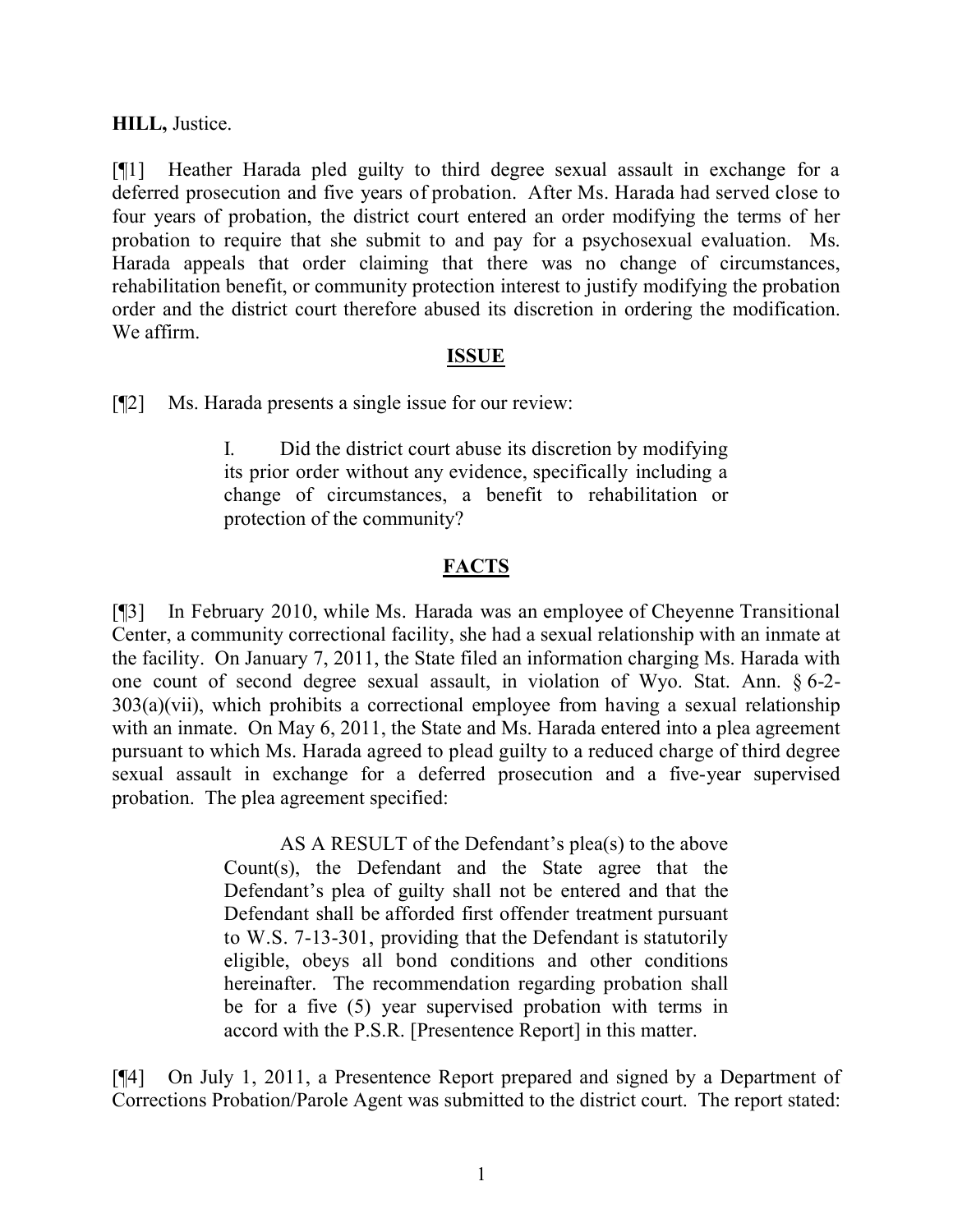The Defendant before the Court is a twenty-two (22) year old female facing sentencing for the felony offense of 3rd Degree Sexual Assault-Sexual Contact. She does not have any previous criminal history, nor did she report any substance abuse history. The Defendant is currently living with the victim in this case and has a daughter with him. She relayed that although she is not particularly happy about her current legal situation, she is willing to complete probation so that she may resolve this matter.

[¶5] The Presentence Report thereafter listed a number of conditions that the probation/parole agent recommended be attached to Ms. Harada's probation should probation be granted. Condition No. 14 specified that Ms. Harada shall "attend any counseling and/or submit to evaluations deemed appropriate by her probation agent."

[¶6] On July 15, 2011, the district court held Ms. Harada's sentencing hearing. The court confirmed that defense counsel had reviewed the Presentence Report with Ms. Harada and heard from defense counsel concerning inaccuracies in the report. The court then heard from defense counsel concerning any objections to the report's recommended probation conditions and ruled on the defense objections as follows:

> [Defense Counsel]: There are some parts of the probation recommendations I wanted to address.

> THE COURT: I think now is fine. Go ahead, Counsel, before I call upon your client.

> [Defense Counsel]: Your Honor, on page 9 it outlines the conditions and Number Nine says she will not associate with persons of disreputable character, which I always found to be a rather vague term to begin with. \* \* \* [T]he man she lives with, [is a] convicted felon [who] \* \* \* the district attorney's office allowed contact with \* \* \* early on in this case, and they have continued to reside together.

> So we would certainly ask that he not be included in the group of people that she's not allowed to associate with, and he's the father of the child that they're raising together.

> Also No. 17 says she will notify all future employers about this case. I'm not  $-$  I know this happened at work, but if it's – it doesn't seem like it's the kind of situation that would affect her future employment. It's not like she stole from an employer or something along those lines, and it is a 301 disposition.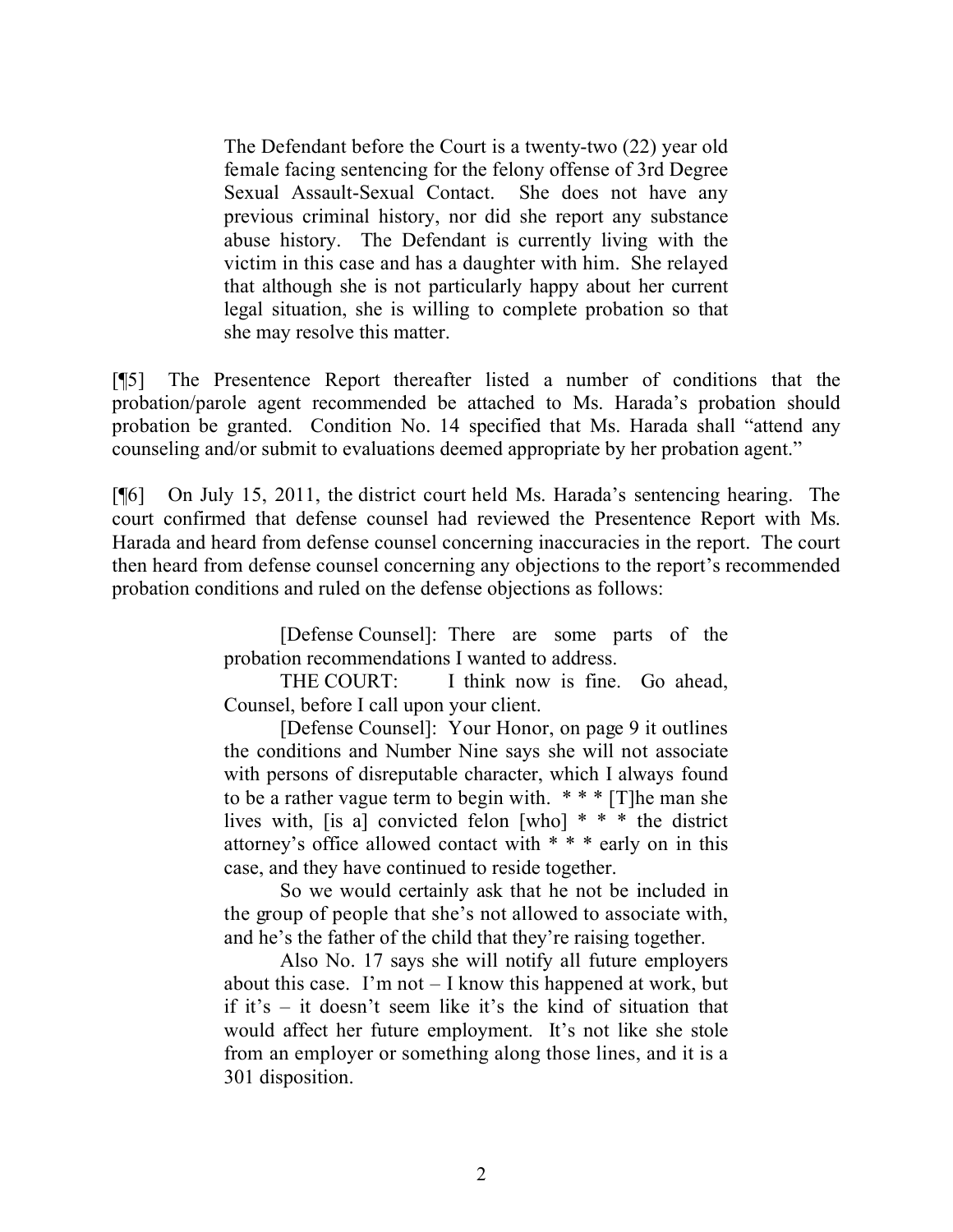So we would ask that No. 9 be modified to that extent and No. 17 be withdrawn.

\* \* \*

THE COURT:  $* * * I$  want to go to those conditions of probation. You agreed with all of them. You know what's going on here, [Ms. Harada]. I've been asked, however, to make an exception. I will, to Paragraph 9; that is, the disreputable persons prohibition[,] [m]ake an exception for your husband or the father of your child with whom you cohabitate or any other person approved by your agent. That way if there's a real need in the course of your life, generally, to make allowance[,] the agent can do so.

As to 17, no, I decline to strike 17. This occurred in the course of employment. One of the consequences she's avoided, consequences [of] sex offender registration, conviction, prison, all that sort of thing, but she can't really avoid the manner that she is publicly and always on probation. In fact, that very thing has run counter to effective supervision in the past because then agent shows up at work, interferes with the job, if agent can't find that information because of it.

So I decline to modify 17, but I will modify 9. I'll ask [the State] to ensure that the final order is prepared in that fashion.

[¶7] On July 28, 2011, the district court issued its judgment and order. The order deferred entry of Ms. Harada's plea and deferred her sentencing, and it placed her on probation for a period of five years, to run from the date of the court's judgment and order. The order reflected the probation conditions specifically discussed during the sentencing hearing, along with the requested modification granted by the court. The order further specified that "Defendant shall conform to the rules, regulations and conditions imposed by law, by the Court, and by the Probation Officer and shall sign a Probation Agreement[.]"

[¶8] On August 4, 2011, Ms. Harada signed a document entitled Department of Corrections Sex Offender Probation/Parole Agreement. In signing the agreement, Ms. Harada affirmed that the agreement had been read to her and that she fully understood and agreed to abide by the conditions of supervision outlined in the agreement. Ms. Harada initialed each of the conditions, including the following:

> 16. I will submit to a sex offender evaluation by a Sex Offender Therapist approved by my Agent and will successfully complete any recommended treatment at my own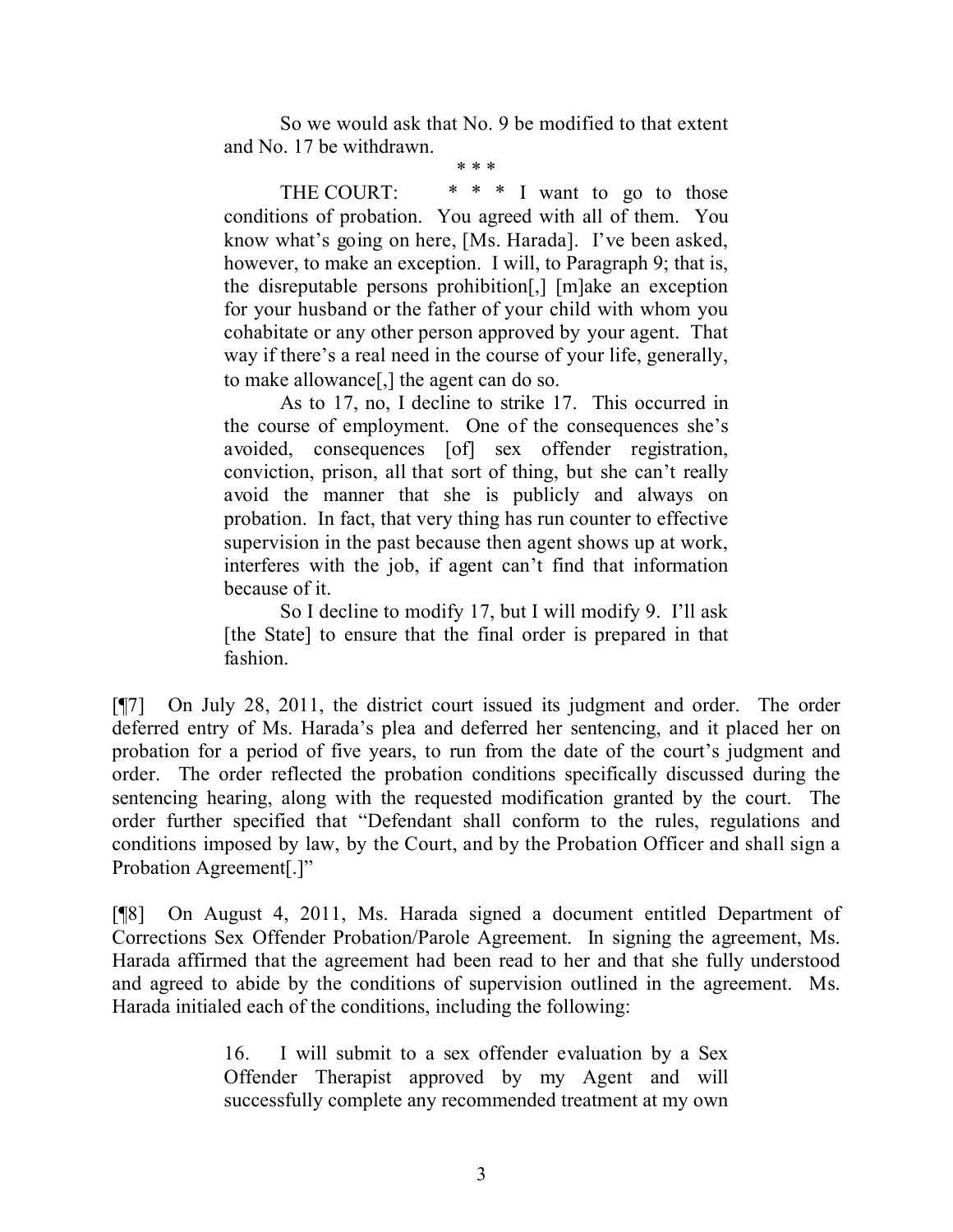expense. I will comply with all requirements and actively participate in treatment until released by my treatment provider.

17. I will not be allowed to change from the approved Sex Offender Therapist or treatment program without prior approval of my Agent.

18. I will submit to, participate in, and pay for sex offender assessment including, but not limited to, polygraph examinations at the request of my Agent or Sex Offender Therapist.

[¶9] On November 20, 2014, the State filed a petition to revoke Ms. Harada's probation. The petition alleged that Ms. Harada had violated the terms of her probation by failing to obtain a psychosexual evaluation as directed by her probation agent. Ms. Harada opposed the petition, contending that her probation agent did not have the authority to require her to undergo the evaluation because the district court did not directly order the evaluation as a condition of her probation.

[¶10] On April 17, 2015, the district court held a hearing on the petition to revoke. During that hearing, the court asked the parties whether the question of whether the psychosexual evaluation was in fact a condition of Ms. Harada's probation could be resolved by simply modifying the court's final order to expressly require the evaluation.

> THE COURT: And neither one of you mentioned, but the first thing that occurs to me when someone said there was, in effect, a condition of probation has been violated, and you say it wasn't listed in the order, nobody has asked me to modify it.

> > [Defense Counsel]: Right.

THE COURT: Can't I modify it?

[Defense Counsel]: You sure can.

THE COURT: Right. So if the State – if the State instead of revoking the probation, which of course involves a 301 treatment thing, if the State revokes the – or moves to modify, do you object to me adding the condition from this point forward?

[Defense Counsel]: Well, I believe we should have a discussion about that. Absolutely. I would like a couple minutes to talk about that issue, but I think it would be well within your authority to consider the issue in that way, and I would prefer the matter be brought before the Court in that posture.

\* \* \*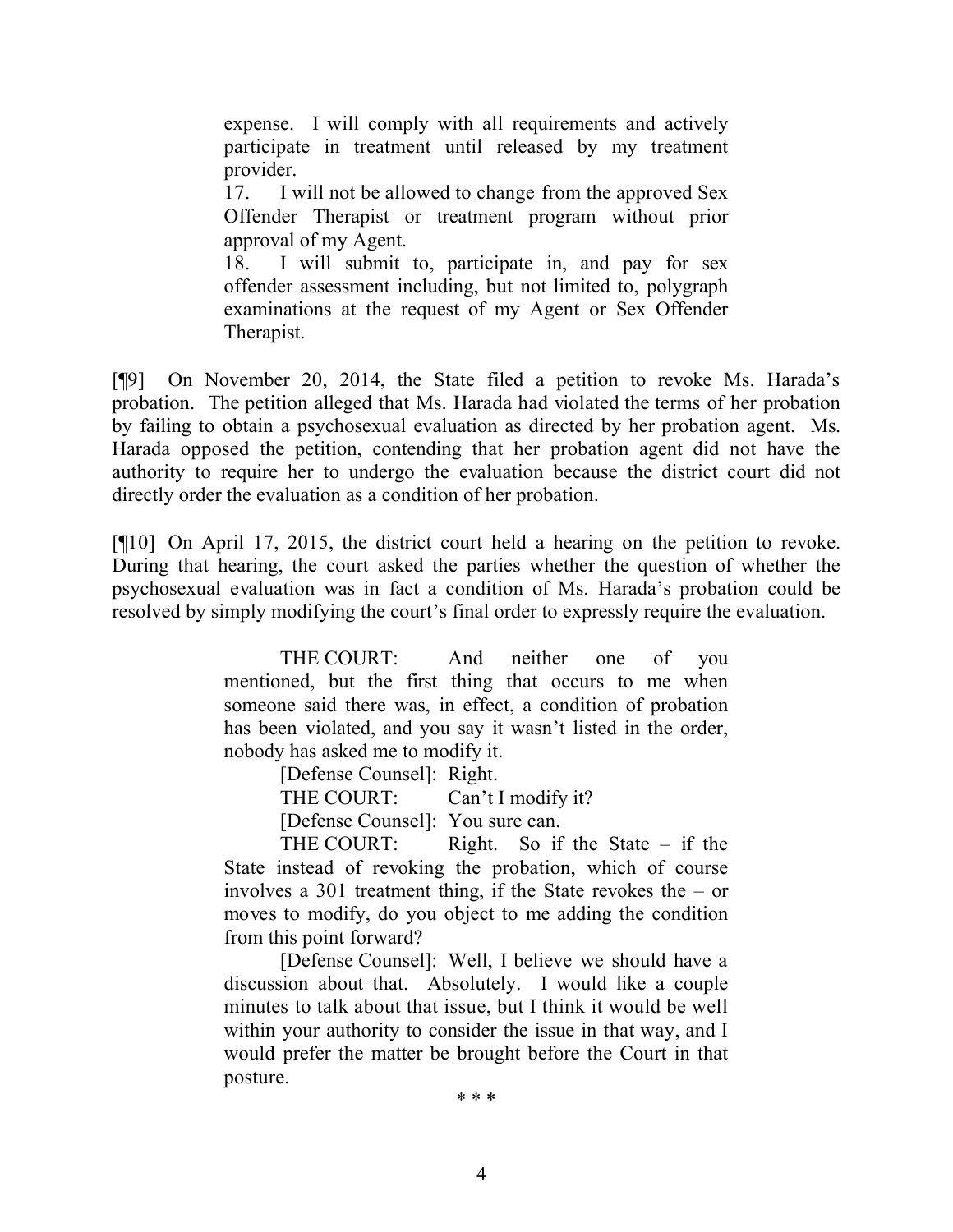THE COURT: All right. Rather than delay this, is it – is it agreeable that instead of treating the revocation of probation, revoking her, reinstating her, is it agreeable to the parties that the Court at this time treat it as a motion to modify the terms of probation, and let you both argue whether it should be added as a term, and you could live with whatever order? Can you live with that?

[Prosecutor]: Yes, Your Honor. That's agreeable to the State.

[Defense Counsel]: Perfect.

[¶11] After the district court changed the question to one of modification as opposed to revocation, it heard argument from both parties as to the appropriateness of requiring the psychosexual evaluation and counseling. The court then announced its finding that the evaluation and counseling was appropriate based on the fact that the offense committed was a sexual assault and there was a need to assess and, if necessary, address through counseling the disconnect between Ms. Harada's actions and her responsibilities to others. The court then directed that an order be entered modifying its final judgment and order to require the evaluation and counseling.

[¶12] On April 30, 2015, the district court entered its Order Modifying the Conditions of Probation. The order required that Ms. Harada "submit to and pay for a psycho-sexual evaluation by a sex offender counselor approved of by the probation agent," and that she "successfully complete any subsequently recommended sex offender counseling at her own expense." On May 27, 2015, Ms. Harada timely filed her notice of appeal to this Court.

## **STANDARD OF REVIEW**

[¶13] Orders regarding probation are sentencing decisions. *Daugherty v. State*, 2002 WY 52,  $\P$  13, 44 P.3d 28, 33 (Wyo. 2002) ("Probation is a form of sentencing that must be authorized by the legislature."); *Hicklin v. State*, 535 P.2d 743, 752 (Wyo. 1975) (authority over sentencing, including probation, comes from legislature). A district court has broad discretion in making sentencing decisions, and we review those decisions according to the following standard of review:

> We review a district court's sentencing decisions for abuse of discretion. *Roeschlein v. State*, 2007 WY 156, ¶ 17, 168 P.3d 468, 473 (Wyo.2007). A sentence will not be disturbed because of sentencing procedures unless the defendant can show an abuse of discretion, procedural conduct prejudicial to him, circumstances which manifest inherent unfairness and injustice, or conduct which offends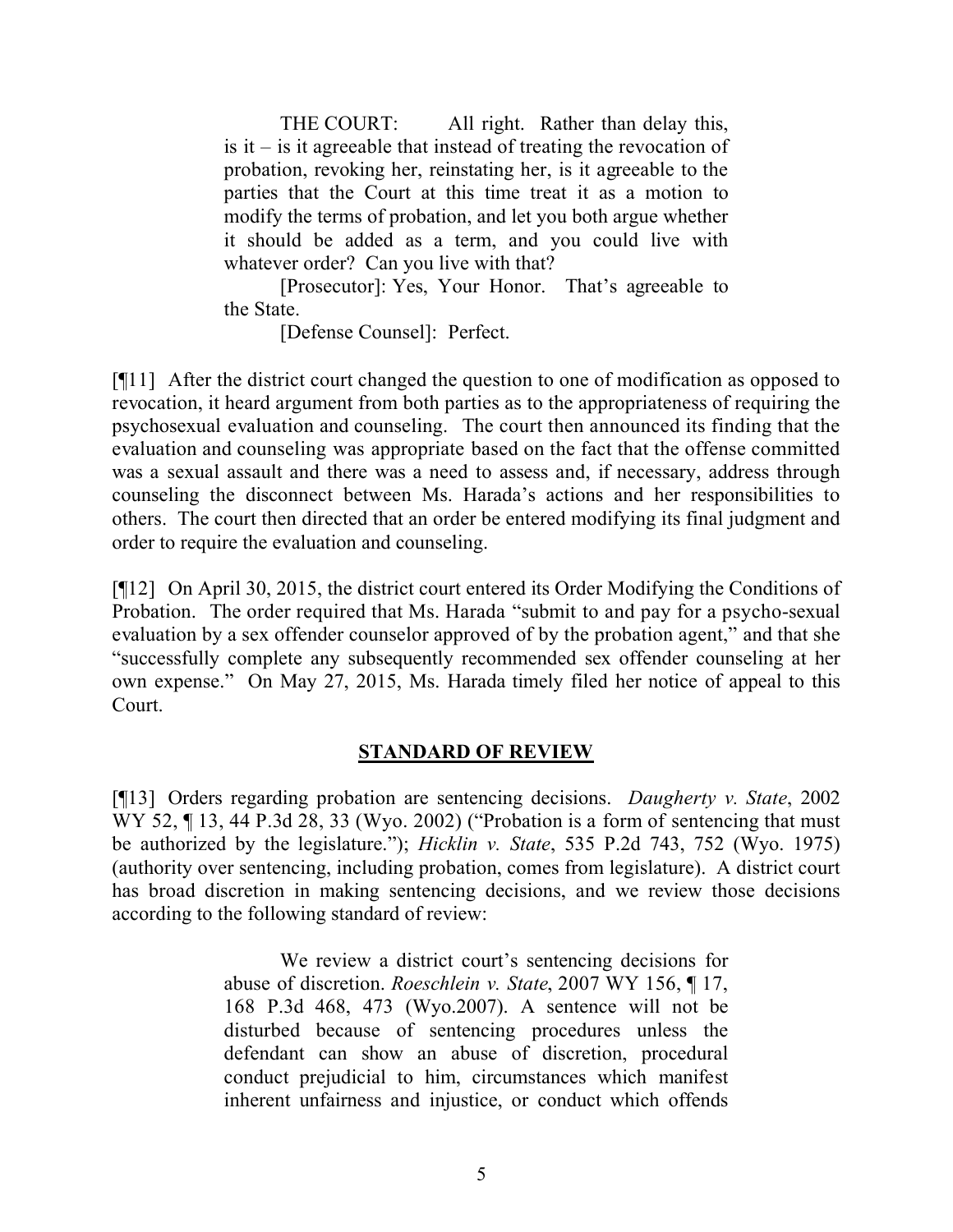the public sense of fair play. *Id.* An error warrants reversal only when it is prejudicial and it affects an appellant's substantial rights. *Id.* The party who is appealing bears the burden to establish that an error was prejudicial. *Id*.

*Croy v. State*, 2014 WY 111, ¶ 6, 334 P.3d 564, 567 (Wyo. 2014) (quoting *Magnus v. State*, 2013 WY 13, ¶ 24, 293 P.3d 459, 467–68 (Wyo. 2013)); *see also Noel v. State*, 2014 WY 30, ¶ 38, 319 P.3d 134, 147 (Wyo. 2014) (quoting *Vaughn v. State*, 962 P.2d 149, 152 (Wyo. 1998)) ("An abuse of discretion does not occur unless a court has acted in a manner which exceeds the bounds of reason under the circumstances."); *Hamburg v. State*, 820 P.2d 523, 531 (Wyo. 1991) ("[P]robation decisions should not be disturbed, absent an abuse of discretion.").

# **DISCUSSION**

[¶14] Ms. Harada contends that a court may not modify the conditions of probation unless there is a change in circumstances that requires the modification and the evidence establishes that the modification is reasonably related to rehabilitation or community protection. She argues that because there was no such showing of a change in circumstances and no evidence was presented to establish the need for the psychosexual evaluation in this case, the district court abused its discretion in modifying her probation to require the evaluation and any recommended counseling. We will first address Ms. Harada's contention that a probation order may not be modified absent a change in circumstances and will then turn to the question of whether the district court abused its discretion in ordering the modification.

## **A. Change of Circumstances as Prerequisite to Modification**

[¶15] Ms. Harada asks this Court to hold that before a trial court may modify a defendant's probation conditions, it must first find a change of circumstances that warrants such modification. Because the Wyoming statutes that govern probation modification impose no such requirement, we deny this request.

[¶16] A trial court's authority over probation, like all sentencing functions, comes from the legislature. *Daugherty*, ¶ 13, 44 P.3d at 33; *Burke v. State*, 746 P.2d 852, 859 (Wyo. 1987); *Hicklin*, 535 P.2d at 752. This Court has observed:

> [I]t is important to recognize that "the authority over sentencing comes from the legislature." *Hicklin v. State*, Wyo., 535 P.2d 743, 752 (1975) citing in fn. 7 *Affronti v. United States*, 350 U.S. 79, 76 S.Ct. 171, 100 L.Ed.2d 62 (1955); *Andrus v. Turner*, 421 F.2d 290 (10th Cir.1970); *State v. Perez*, 15 Ariz.App. 300, 488 P.2d 505 (1971); *In re*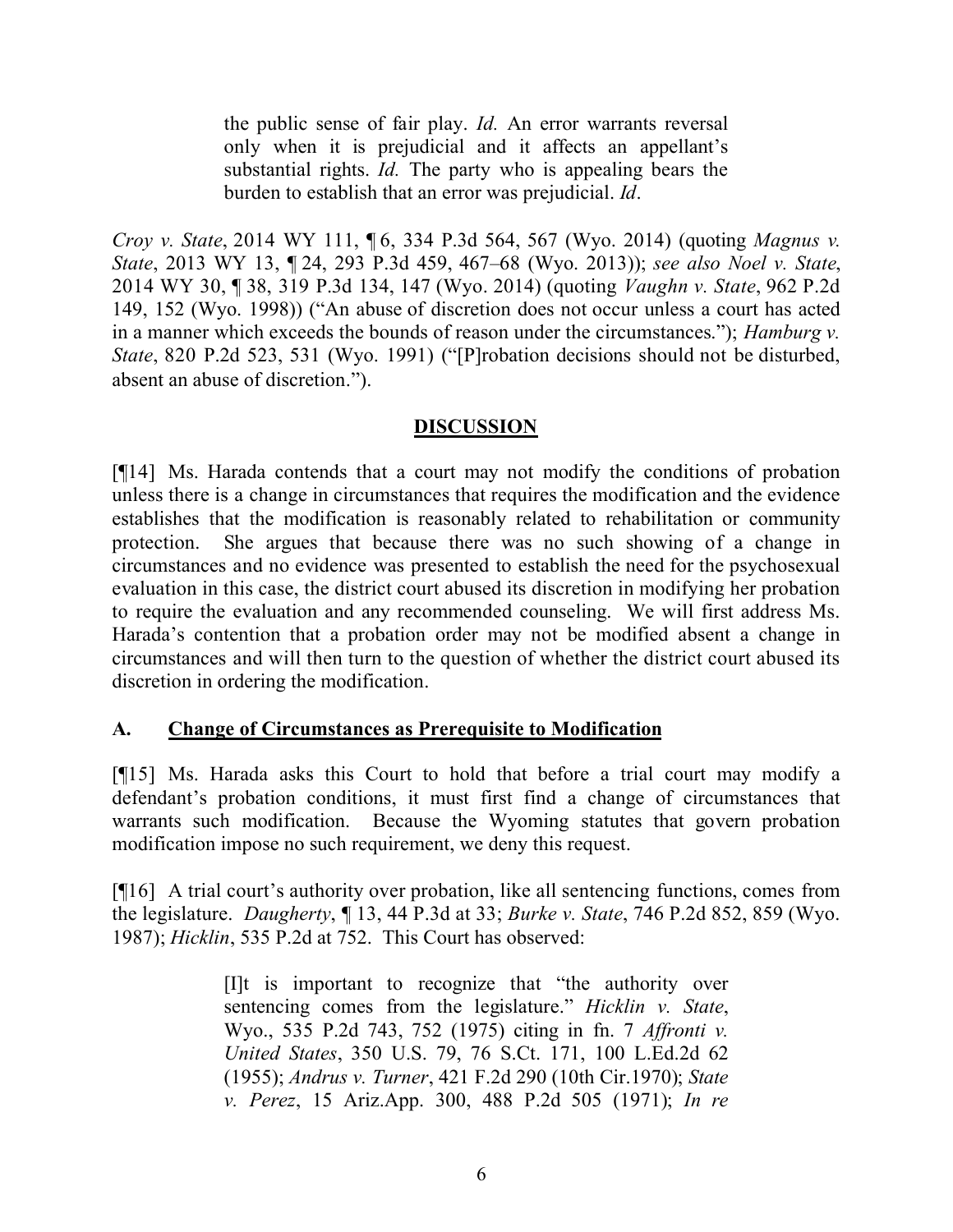*Gutierrez*, 82 Ariz. 21, 307 P.2d 914, *cert. denied*, 355 U.S. 17, 78 S.Ct. 79, 2 L.Ed.2d 23 (1957); *Pete v. State, Alas.*, 379 P.2d 625 (1963); and *State v. Smith*, 83 Okl.Cr. 188, 174 P.2d 932 (1946).

"The power to determine what acts shall constitute crimes, and what acts shall not, and to prescribe punishment for acts prohibited belongs to the legislative branch of government. This power is said to be inherent in the state legislature and it is also comprehended in the general grant of legislative power contained in the state constitution. The power is exclusive and is not shared by the courts. So long as constitutional prohibitions are not infringed, the will of the legislature in this respect is absolute. But the power to define crimes is of course subject to the limitations contained in state and federal constitutions.' 21 Am.Jur.2d Criminal Law § 14  $(1965)$ . \* \* \*"

Furthermore, the inherent right of the legislature to prescribe sentence includes the right to specify the bounds in which probation, parole or sentence annulment may be granted. *See*, *King v. State*, Wyo., 720 P.2d 465 (1986); *Peterson v. State*, Wyo., 586 P.2d 144 (1978); *Sorenson v. State*, *supra*; *Hicklin v. State*, *supra*. Therefore, in this instance, we must inquire into the intent of the legislature and defer to their statutory enactments.

*Ward v. State*, 735 P.2d 707, 708 (Wyo. 1987).

[¶17] By statute, probation is defined as "a sentence not involving confinement which imposes conditions and retains authority in the sentencing court to modify the conditions of the sentence or to resentence the offender if he violates the conditions." Wyo. Stat. Ann.  $\zeta$  7-13-401(a)(x) (LexisNexis 2015). The governing statutes flesh out the sentencing court's authority to revoke or modify probation. Before revoking a defendant's probation, the sentencing court must find the defendant violated a condition of his or her probation. Wyo. Stat. Ann. § 7-13-305(c) (LexisNexis 2015). With regard to the sentencing court's authority to modify a probation condition, the governing statute specifies that "[t]he court may impose, *and at any time modify*, any condition of probation or suspension of sentence." Wyo. Stat. Ann. § 7-13-304(a) (LexisNexis 2015) (emphasis added).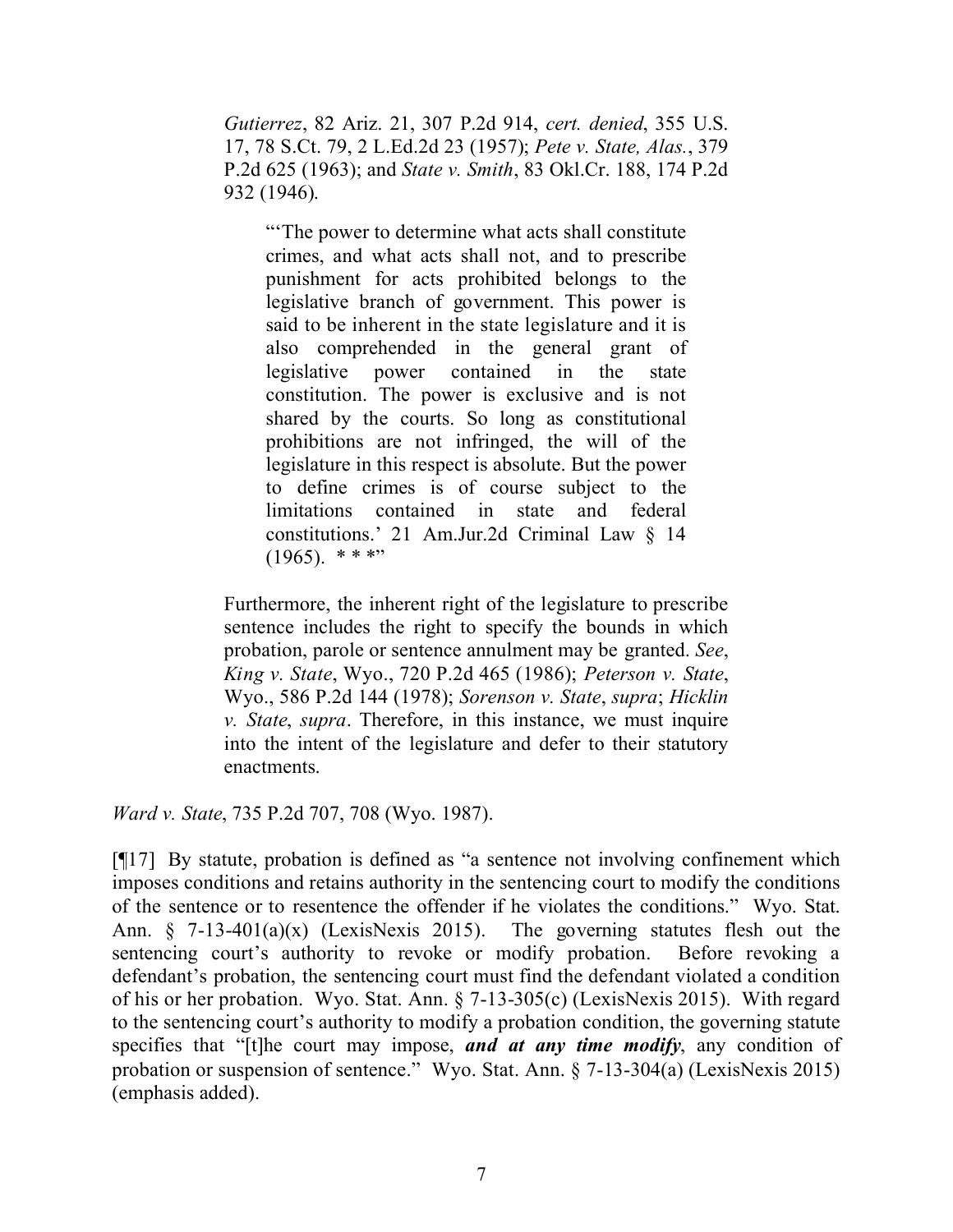[¶18] By the plain terms of the governing statute, a sentencing court retains the authority to modify a condition of probation at any time. Nothing in the statute requires a finding of a change in circumstances before a court may modify a condition of probation, and in our prior consideration of a sentencing court's modification authority, we have recognized the lack of statutory restrictions on that authority:

> Consistent with *Morrissey* and *Gagnon*, our statutes and rules recognize that a defendant is entitled to a hearing on a petition to revoke his probation. *See, e.g.*, Wyo. Stat. Ann. § 7–13–305(c) (LexisNexis 2007) and W.R.Cr.P. 39(a). In contrast, Wyo. Stat. Ann. § 7–13–304(a) and W.R.Cr.P. 39(b) delineate the process that is due a defendant on a motion to modify the conditions of probation. Section  $7-13-304(a)$ states: "The court may impose, and at any time modify, any condition of probation or suspension of sentence." That statute indicates that the court can modify the conditions of probation at "any time," suggesting that a hearing is not necessary.

*DeMillard v. State*, 2008 WY 93, ¶ 12, 190 P.3d 128, 130-31 (Wyo. 2008).

[¶19] It is the legislature's prerogative to define a sentencing court's authority to modify probation, and we will not add terms to the statute governing that authority. *See Accelerated Receivable Solutions v. Hauf*, 2015 WY 71, ¶ 16, 350 P.3d 731, 736 (Wyo. 2015) (Court will not add language when interpreting a statute). A sentencing court is not statutorily required to specifically find a change of circumstances before modifying a defendant's probation, and we will not read such a requirement into the statute. That is not to say that a change in circumstances or lack thereof will not be relevant to our review of a district court's modification order. Our review looks to whether the district court abused its discretion in modifying the probation conditions, and the circumstances that compelled the modification are certainly a consideration.

[¶20] We turn then to the district court's exercise of discretion in modifying the terms of Ms. Harada's probation and our consideration of whether the court's decision "exceed[ed] the bounds of reason." *Noel*, ¶ 38, 319 P.3d at 147.

# **B. District Court's Exercise of Discretion**

[¶21] A probation condition "must be reasonably related to rehabilitation, to the criminal conduct for which the probationer was convicted, and to the deterrence of future criminal conduct." *Perkins v. State*, 2014 WY 11, ¶ 16, 317 P.3d 584, 588 (Wyo. 2014) (quoting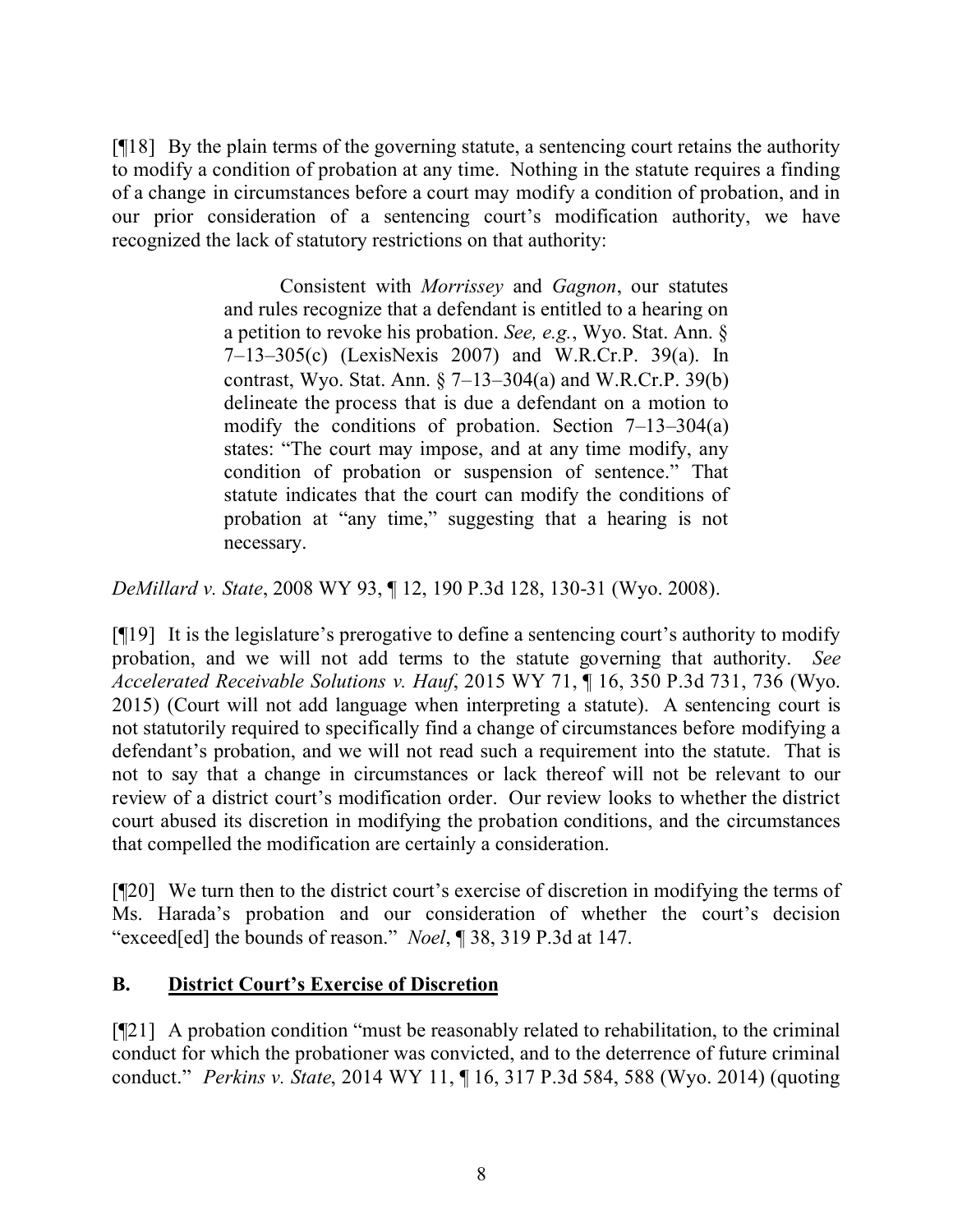*Jones v. State*, 2002 WY 35, ¶ 36 41 P.3d 1247, 1257-58 (Wyo. 2002)). We have further added:

> [A]fter a district court considers the wide latitude of variables in a defendant's case and circumstances, it can impose any probation condition so long as it is reasonably related to a penal goal such as rehabilitation, deterrence, or public protection. *See Jones*, ¶ 36, 41 P.3d at 1257–58. The court must "take into consideration on a case-by-case basis the nature and circumstances of the offense and the probationer's history and characteristics." *State v. McAuliffe*, 2005 WY 165, ¶ 17, 125 P.3d 276, 280 (Wyo.2005).

*Perkins*, ¶ 17, 317 P.3d at 588.

[¶22] During the probation modification hearing, the district court heard argument from both parties concerning the appropriateness of the psychosexual evaluation and any recommended counseling that might result from the evaluation. The State argued that given the nature of the crime, the goals of rehabilitation and community supervision, and the probation agent's recommendation, the order and judgment should be modified to expressly require the psychosexual evaluation. The defense argument followed, along with the district court's ruling, with our emphasis added:

> [Defense Counsel]: \* \* \* The question is whether or not an individual such as Heather Harada, who in an adult fashion, in a non-authoritative manner, could technically violate the state statute that makes sexual contact between these two people a crime, is that even anything that a psychosexual evaluation can address?

> I'm not all that familiar with what psychosexual evaluations are or are not, and I'm regretting a little bit here not coming to the Court prepared with what those tests do. Who are the class of individuals who the tests are validated for? Is this the kind of scenario that they were talking about?

> I'm going to throw myself out on a limb a little bit here and say I don't think so. I think those are for things like when people have sex with children, maybe rape people, and do things like that. We are four and a half years into probation. She's done well. She's in a relationship. She has children. She's employed.

> And there is the cost. I think these things cost around \$1,500. I guess I would be a little less offended if it was just \$150, or maybe was something the State of Wyoming wanted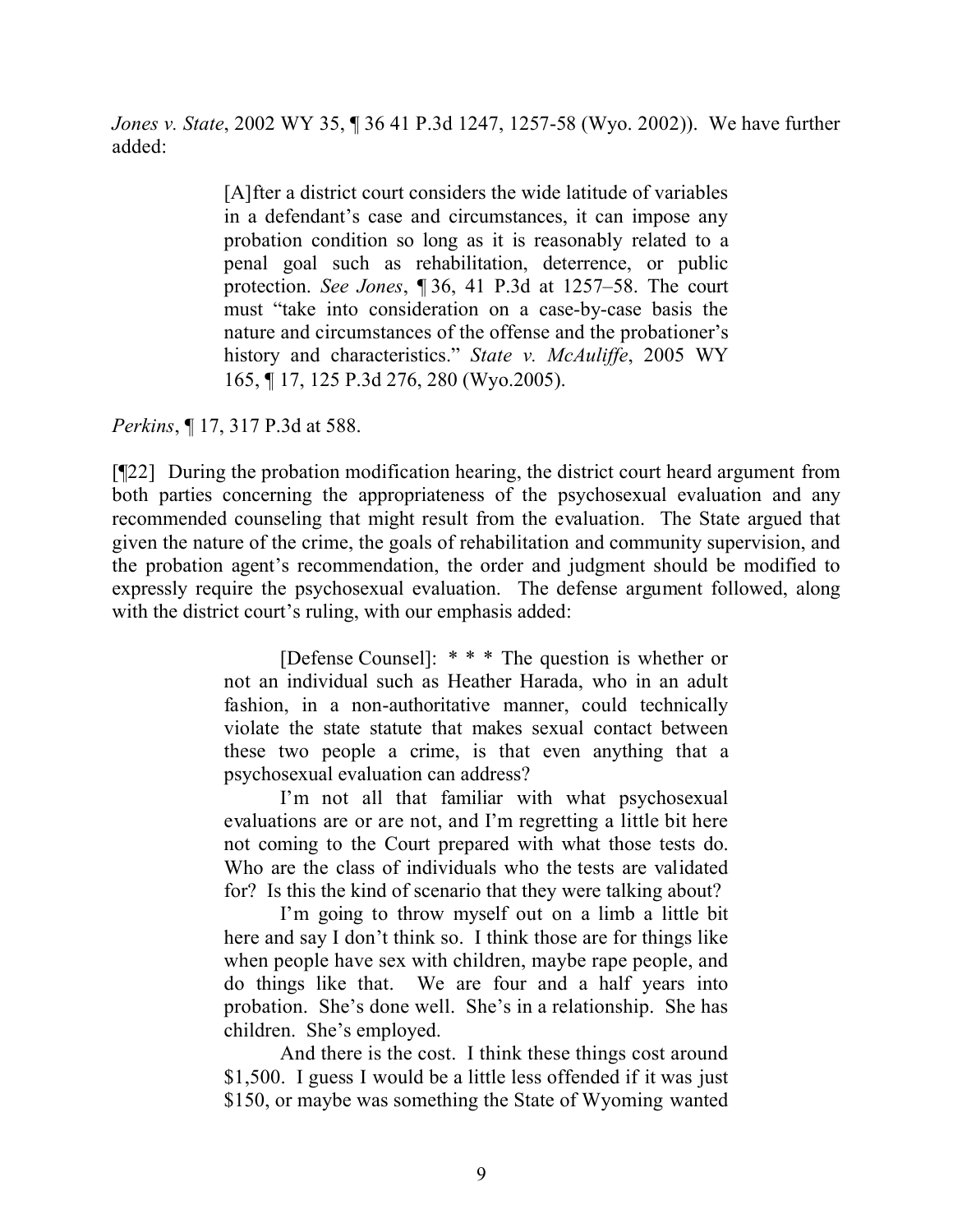to pay for. You know, they pay for the ASIs and so forth for the Court. If they're that important, great. It's a lot of money. \* \* \*

\* \* \*

THE COURT: Thank you. Do you know from the agent, [Prosecutor], why four and a half years in a request is made, as opposed to  $-$  I mean, was it a policy change, as [Defense Counsel] suggests, or did something arise in this woman's conduct that triggered it?

[Prosecutor]: Well, there are a couple of factors at play. You'll recall that Ms. Harada was originally adjudicated in this jurisdiction, and then she relocated. So there was a change in probation agents.

Additionally, my understanding is, in communication with her current supervising agent, that finances have been a big issue for Ms. Harada. So what [Defense Counsel] represents to the Court is true. It is expensive to get the psychosexual evaluation, and that has been a barrier according to the agent. The agent also expressed to me that the other barrier, from her perspective, in dealing with her probationer, Ms. Harada, is that Ms. Harada doesn't want to get a psychosexual evaluation, and doesn't think she should have to.

So there has been a tension there between what Ms. Harada feels she's obligated to do under the order, and what she's been financially able to do, and then whether or not Probation and Parole has the authority to require her to get it.

\* \* \*

THE COURT: All right. Thank you. Well, first off, the Court has no difficulty in saying a couple of things. Had I been asked this up front, I would have ordered it. I mean, it's a sex offense. \* \* \*

What's happened the Court can't ignore is the legislature has decided who is too young, and called it child abuse, child sexual assault, called it third degree sexual assault. They've picked the sexual assaults. I have no hesitation ordering specific evaluations for anyone convicted of a crime where the disconnect between their responsibility towards others around them, [whether that] be \* \* \* because they drink too much, because they assault somebody, because they – domestic violence is another key, sort of, and pervasive example in our system.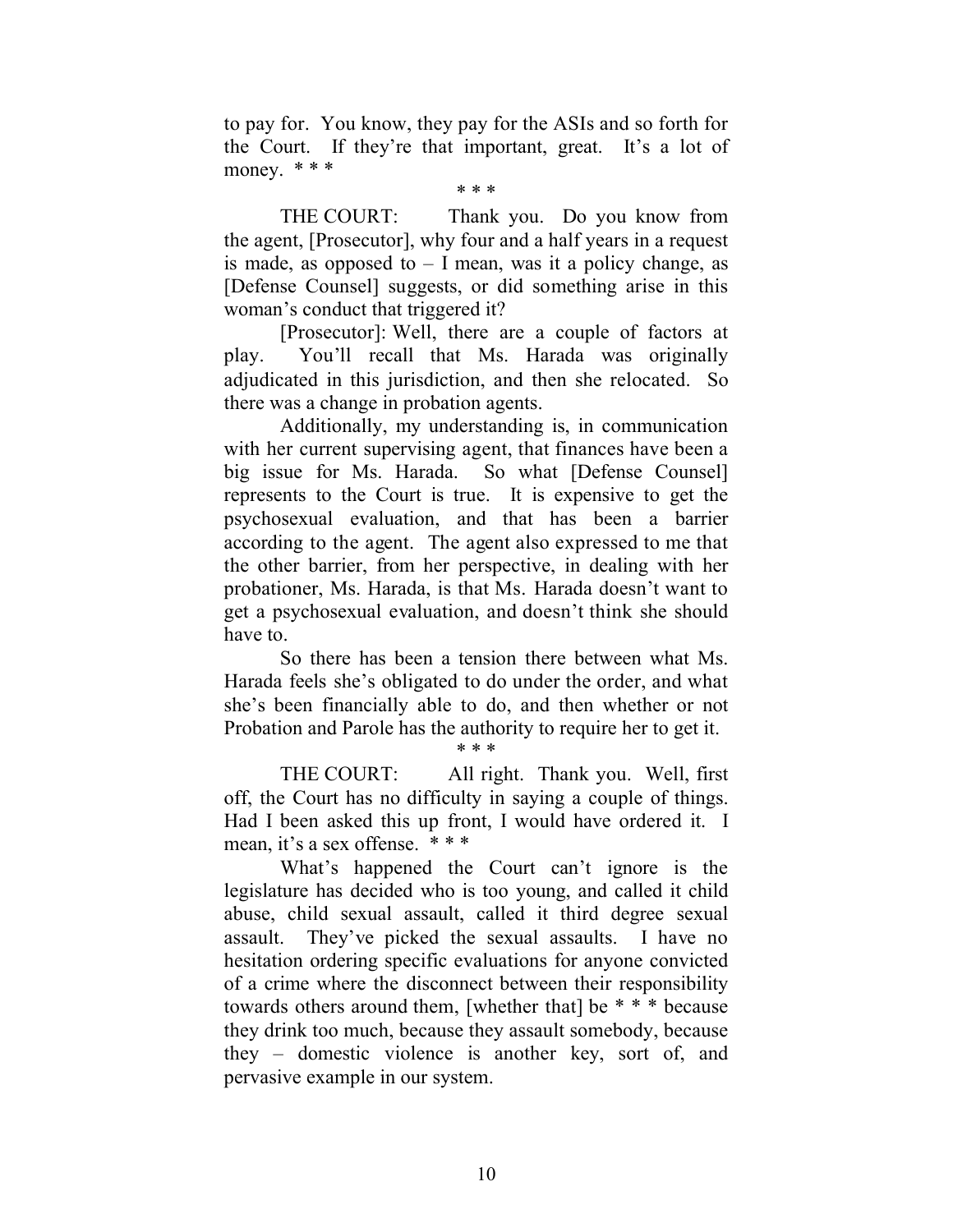However you are wired – that wire is not connected, evaluations at a minimum are called for, so I don't have any hesitation to have ordered it in the first instance. It isn't the agent's fault that because of transfers and back it's delayed so long.

I do fear if she doesn't come up with the money, or she comes up with the money and barely gets the evaluation and then doesn't have time for treatment that this is all going to end with another argument over the same thing because they try to revoke her, but I can't order somebody to come up with 1,500 bucks.

I'm going to leave that, as I always do, between the agent and the individual. If there is a way, she has to do it, and I'll modify the order to require psychosexual evaluation, and completion of any recommended treatment.

And I don't want to be too gratuitous about this. This is a first offender case. When she gets to the end, she gets to the end, but on behalf of the community after that, I think it's a perfectly wonderful idea that she knows what that psychosexual evaluation says, and *I'm ordering it as a modified – or modifying the Judgment and Sentencing and conditions of probation to add that paragraph*.

And then as to the money, as to the commitment you make, as to what the events say, and whether you get to the end of probation, I wish you the best. I want every first offender to be off the docket as not a felon, but *I think my responsibilities all along in sentencing would have required this. It wasn't done in a clear fashion. It's unfortunate we're this late into it, but I'm ordering it*.

[¶23] Under the circumstances of this case, we find no abuse of discretion in the district court's modification of its final judgment and order. First, we have held that where the offense committed is a sex offense, a probation condition requiring sex offender counseling is reasonably related to rehabilitating the defendant and deterring future prohibited conduct and is therefore a valid probation condition. *Leyba v. State*, 882 P.2d 863, 865 (Wyo. 1994). As the district court observed, it is the legislature that defines what constitutes a sex offense, and the legislature has decreed that sexual contact between a correctional employee and an inmate constitutes third degree sexual assault. *See* Wyo. Stat. Ann. §§ 6-2-303(a)(vii), 304(a)(iii) (LexisNexis 2015). Ms. Harada crossed a legal boundary and committed a sexual offense when she, as a correctional employee, had sexual contact with an inmate in the facility where she worked. We can find no abuse of discretion in the district court's determination that the evaluation and any recommended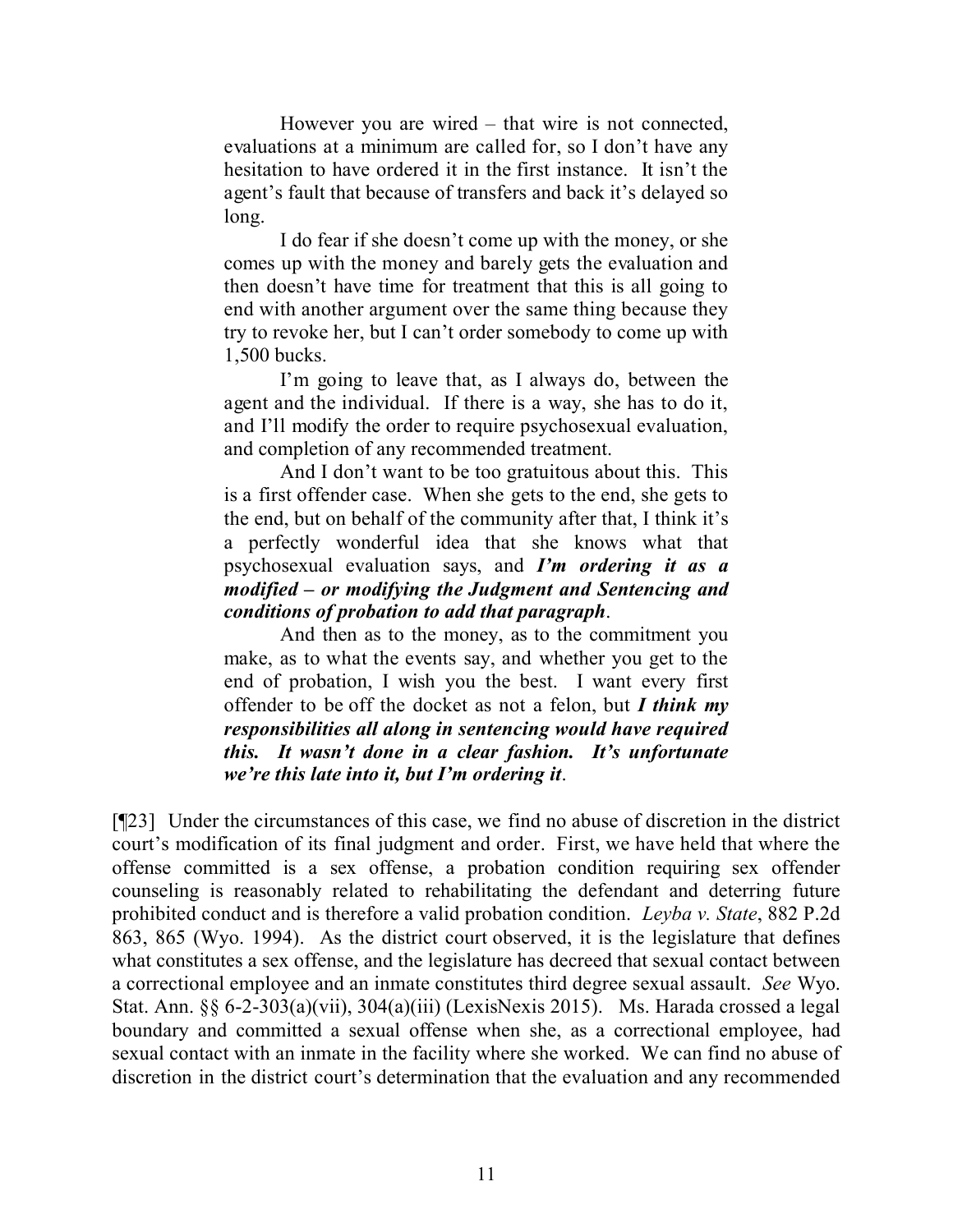counseling resulting from that evaluation are necessary to assess and correct the disconnect between Ms. Harada's actions and her legal responsibilities.

[¶24] Moreover, as is clear from our discussion of the facts in this appeal, the district court's modification of its final judgment and order did not impose a new probation condition. The requirement of an evaluation and counseling as a probation condition was on the table as early as the issuance of the Presentence Report. In particular, that report recommended that if probation were granted, Ms. Harada be required to "attend any counseling and/or submit to evaluations deemed appropriate by her probation agent." During sentencing, the court confirmed that defense counsel had reviewed the report with Ms. Harada and specifically heard from the defense concerning any objections to the conditions. Ms. Harada did not object to the recommended condition that required an evaluation and counseling, and the court noted her agreement to the recommended conditions and directed that the conditions would be included in its order, with a modification only to the condition affecting her ability to associate with the father of her child.

[¶25] The condition then appeared at least indirectly in the district court's final judgment and order in that order's requirement that Ms. Harada sign a "Probation Agreement." The Probation Agreement, which Ms. Harada signed without objection, specified:

> 16. I will submit to a sex offender evaluation by a Sex Offender Therapist approved by my Agent and will successfully complete any recommended treatment at my own expense. I will comply with all requirements and actively participate in treatment until released by my treatment provider.

> 17. I will not be allowed to change from the approved Sex Offender Therapist or treatment program without prior approval of my Agent.

> 18. I will submit to, participate in, and pay for sex offender assessment including, but not limited to, polygraph examinations at the request of my Agent or Sex Offender Therapist.

[¶26] We conclude that while the district court's modification order did modify the terms of its final judgment and order, the modification was a clarification of Ms. Harada's probation terms rather than a change or addition to those terms. Additionally, the condition was reasonably related to rehabilitating Ms. Harada and deterring future